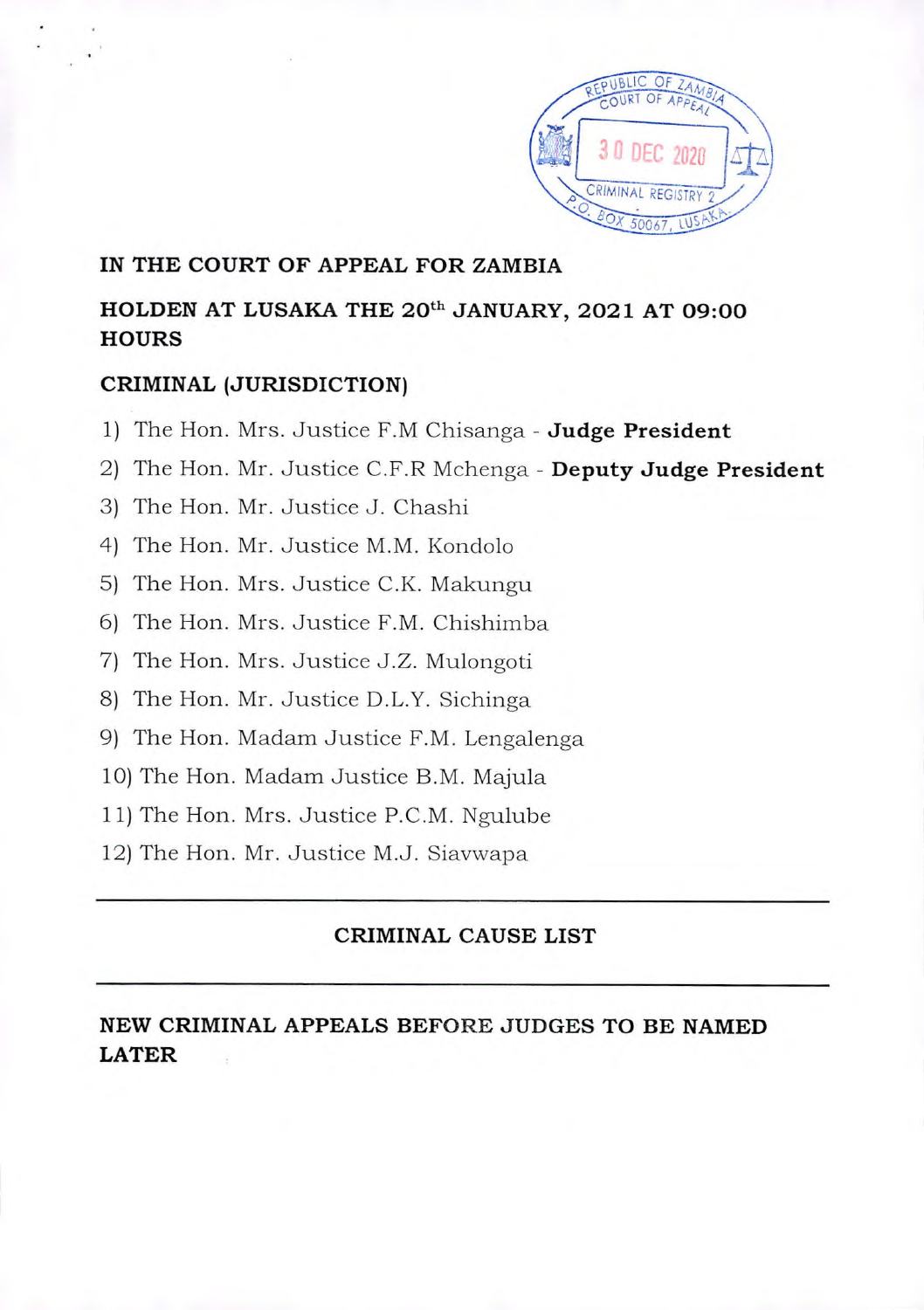### **1.APPEAL NO 86/2020**

Livay Mweene Livingstone High Court, Original Jurisdiction 20th November, 2019 Murder C/S 200 Cap 87 Sentence Death, Appeals against both Sentence and Conviction.

### **2.APPEAL NO 82/2020**

Kakoma Chipango

Livingstone High Court Original Jurisdiction 12<sup>th</sup> December, 2019 Stock Theft C/S 275 (2) (a) and 272 Cap 87 Sentence 5 years, With Hard Labour Appeals against both Sentence and Conviction.

#### **3.APPEAL NO 81/2020**

Coshent Muchindi

Livingstone High Court, Original Jurisdiction 12th December, 2019 Defilement C/S 138 Cap 87 as amended by Act No. 15 of 2005 and Act No.2 of 2011 Sentence 25 years With Hard Labour Appeals against both Sentence and Conviction.

**Leonard Tembo** 

**Clerk of Session**